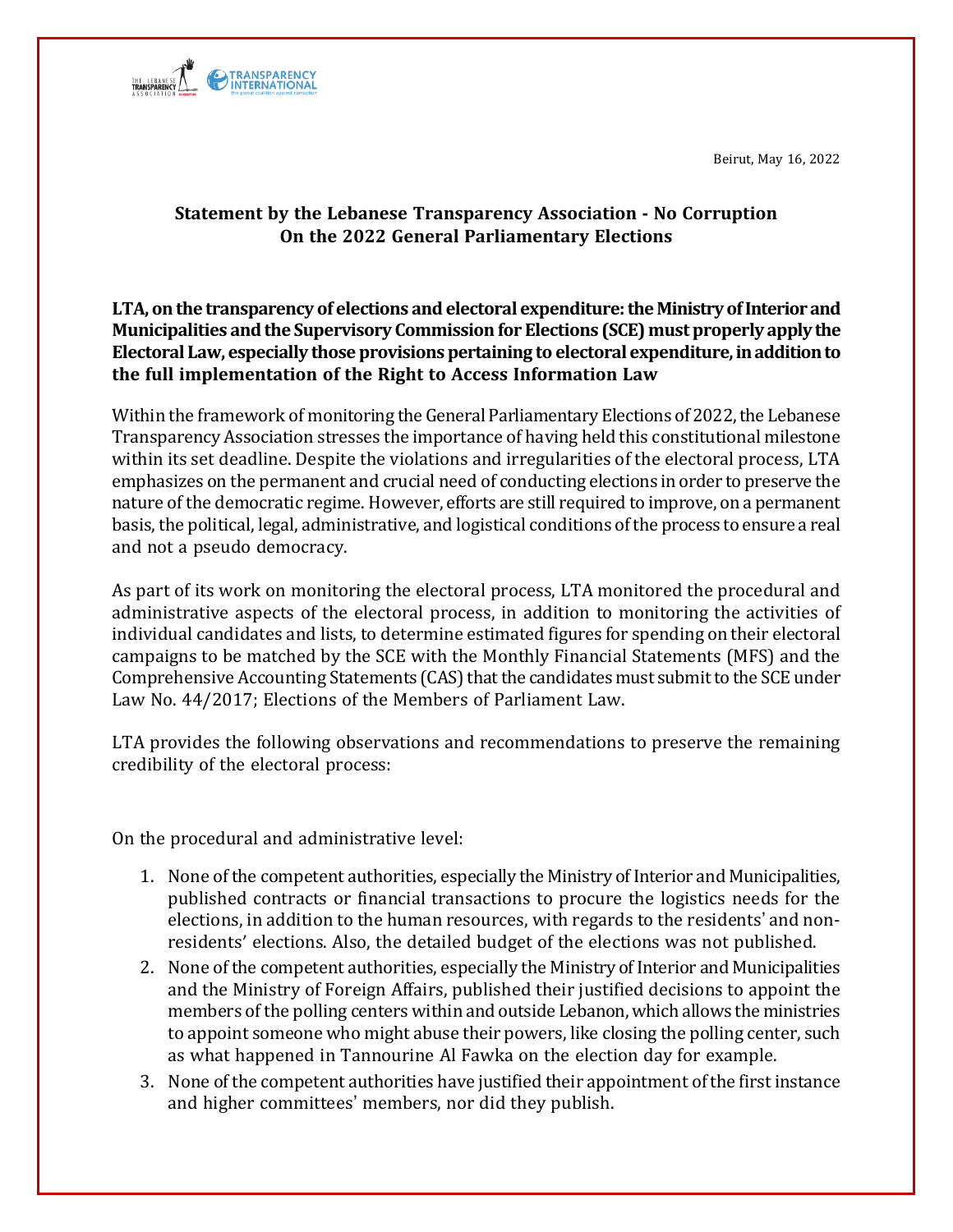

4. The SCE did not publish the complaints it received relating to its jurisdiction such as monitoring and auditing electoral expenditure, and how it resolved those complaints; which in turn undermines the trust of candidates and the public in the ability of the SCE to perform its duties and apply the relevant laws and provisions.

The Right to Access Information Law and the Election of the Members of Parliament Law also require the publication of all administrative decisions, which requires from the SCE to publish all referring violations decisions it issues against candidates, whether to the competent judicial authorities, or to the Ministry of Interior and Municipalities. In addition to putting everyone one up to their responsibilities, transparency here can act as a deterrent for those candidates seeking to violate the laws in place.

Examples of Information on Violations and Referrals that should be published:

- 1. Referrals related to vote-buying whether through a complaint submitted to theSCE or through initiating a voluntarily investigations.
- 2. Names of the candidates who did not submit their MFS during the electoral campaign.
- 3. Names of the candidates who exceeded the Electoral Spending Threshold, the amount of exceeding, the amount of the fine which should be equal to three times the value of the amount exceeded, in accordance with the MFS that the candidates submitted during the electoral campaign, and to compare the MFS with the actual spending by each candidate.
- 4. Names of the media and advertisement entities, and statistics companies that did not commit to Chapter VI – Electoral Media and Advertisement – of the Elections of the Members of Parliament Law.

Also, and in accordance with the Elections of the Members of Parliament Law, all candidates must, within a maximum period of one month after the elections, submit a CAS on how the electoral campaign funds were spent, otherwise a fine of one million Lebanese Pounds must be imposed for each day of delay. As we, at LTA, had pushed to publish the names of all violators of this provision in the 2018 elections, we call on the SCE to publish the names of all violators from the first day of delay, and call on the Ministry of Interior and Municipalities to impose the fines on all violators in the 2022 and 2018 elections.

The publication of this information is not a procedural matter that the relevant authorities can implement or not. Rather, it is a legal obligation based on the Lebanese Constitution and the international obligations of the Lebanese government that guarantee the Right to Access Information regulated by Law No. 28/2017, which requires the publication of all financial transactions over fifty million Lebanese Pounds, in addition to contracts, budgets, and cut accounts.